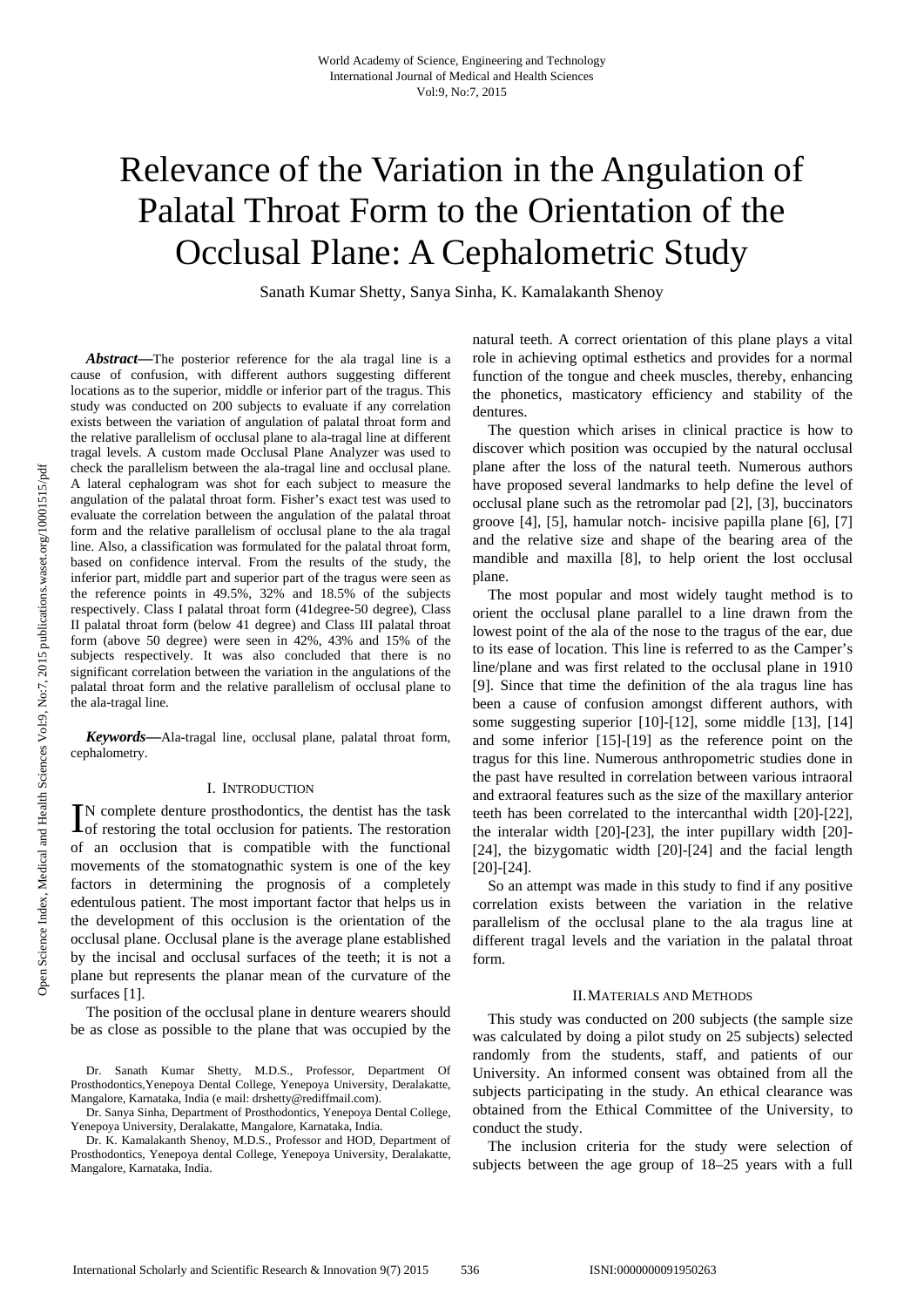complement of healthy and natural teeth with Angle Class I molar relationship and having no history of orthodontic treatment. The exclusion criteria were the presence of periodontally compromised teeth, teeth grossly attrited or abraded, presence of fixed or removable partial dentures, gross malalignment of teeth and missing teeth.

The study was conducted in two steps. First, the relative parallelism of the occlusal plane to the ala tragus line was determined. Then a cephalogram was shot to measure the angulation of the palatal throat form. The subjects were seated on the dental chair in an upright position. Two lines were drawn on the superior most and the inferior most points on the tragus, with a marking pen. The distance between these two points was then measured. The value obtained was divided by three. The area between these two points was then divided into three parts using the value thus obtained, into the superior part, the middle part and the inferior part (Fig. 1). The intraoral part of the Custom made Occlusal Plane Analyzer (Fig. 2) was placed in the subject's mouth such that it was made to touch the incisal edges of the maxillary central incisors and the mesiopalatal cusp of the maxillary 1st molar and was held steadily with one hand. The rectangular external arm was moved up by turning the vice knob (Fig. 2) until its anterior portion coincided with the lower border of the ala of the nose and the location of the posterior portion was noted as to whether it coincided with the superior, middle or the inferior part of the tragus (Fig. 3).



Fig. 1 Tragus divided into three equal parts

After removing the custom made occlusal plane analyzer, the subject's mouth was then prepared by wiping the palate with cotton. A small cotton ball dipped in barium sulphate radiographic marker (liquid powder ratio of 1:0.95) was held with a tweezer and was used to paint a thin line across the centre of the palate extending from the incisive papilla through the hard palate and onto the soft palate (Fig. 4). Immediately, a lateral cephalometric radiograph was taken from a standardized Cephalostat machine (Planmeca Promax) on a standard 8 inch x 10 inch film (Kodak C- Mat Green Sensitive). Exposure parameters of 70 kilovolt, 10 milliampere and 1 second were used. The measurement of the angle of the soft palate and hard palate was based on the Weine concept [25] (which is advocated for measuring the curvature of root canals) (Fig. 5) [25]. A tangent was drawn across the soft palate and hard palate outlines respectively. Using NX 2.0.8400 software (Built 7.0.1102, Agfa Healthcare N.V. Septestraat 27) the angle at the point of intersection of the two tangents was measured which gave the angle of the palatal throat form (Figs. 6, 7).



Fig. 2 Intra oral part of Custom made occlusion plane analyzer (a), rectangular external arm was moved up by turning the vice knob (b)



Fig. 3 Custom made occlusal plane analyzer in place showing inferior position

The data obtained for the 200 subjects was analyzed using the Confidence interval and Fisher's Exact test. The p- value was calculated to get the related level of significance, if present.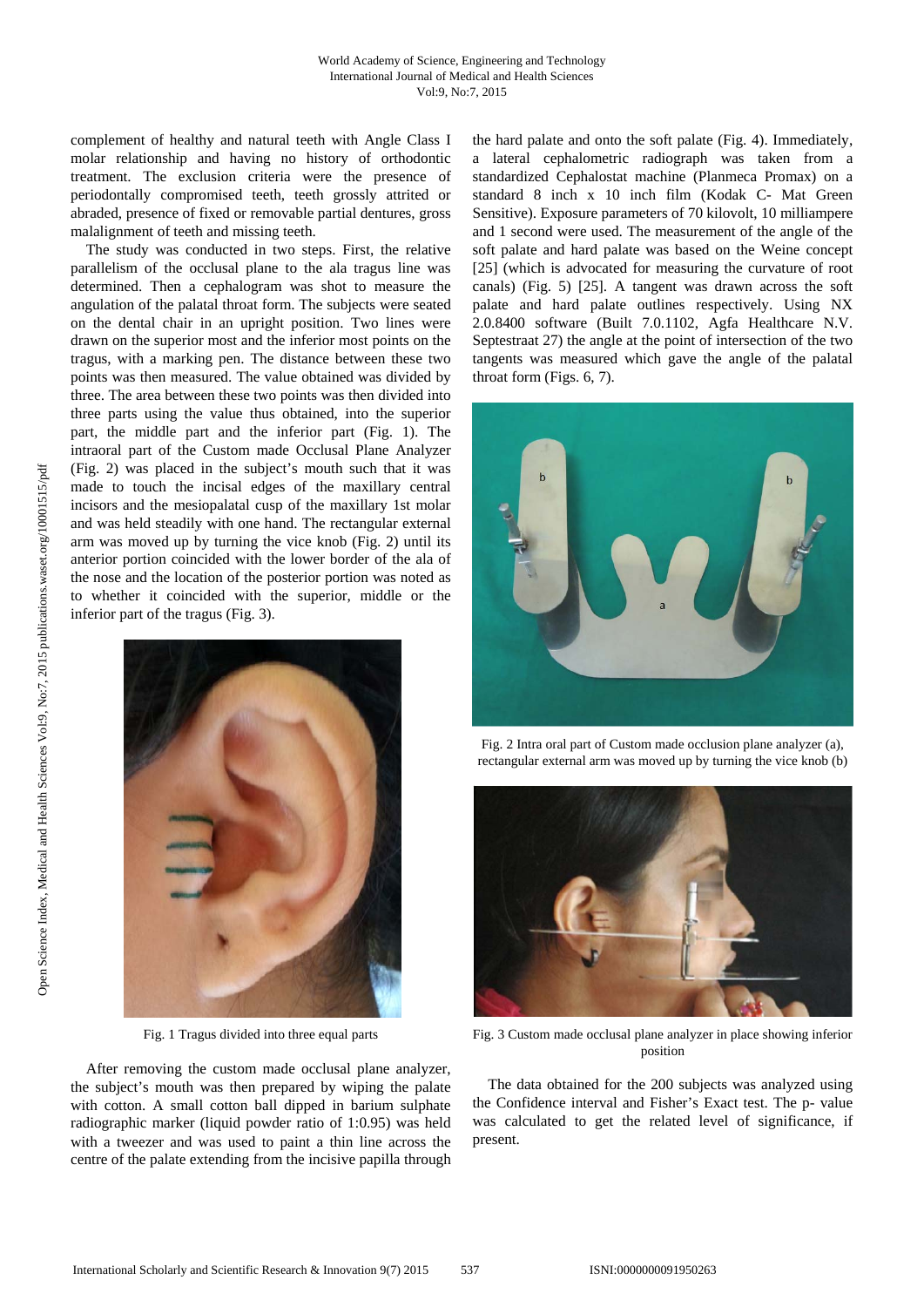

Fig. 4 Barium sulphate marking extending beyond the hard palate into soft palate



Fig. 5 Weine's Concept for measuring the root canal curvature



Fig. 6 Cephalogram with the radiographic marker seen as a radio opaque line



Fig. 7 Measurement of the angulation of the palatal throat form

# III. RESULTS

In the 200 subjects studied, the location on the tragus that was found to be the most common was inferior, it accounted for 49.5% of the total. The second most common location was the middle part of the tragus (32%) followed by the superior part (18.5%) (Table I). The data obtained for the angulation of the palatal throat form was divided into three classes based on the standardized scores obtained by the normal distribution curve. The scores were: Class I- <0.425, Class II- 0.425 to 1 and Class III $-$  > 1. Based on these scores, confidence interval was used to classify the data into Class I - Below 41 degree, Class II - 41 degree – 50 degree and Class III - Above 50 degree. Out of the 200 subjects, 43% had Class II palatal throat form, 42% had Class I and 15% had Class III (Table II). According to Fisher's exact test, no significant correlation exists between variation in the angulation of the palatal throat form and the relative parallelism of occlusal plane to the alatragal line at different tragal levels (Table III). The p-value is 0.680 which is statistically insignificant.

TABLE I DEPICTS THE PERCENTAGE OF SUBJECTS HAVING SUPERIOR, MIDDLE AND INFERIOR POSITION ON THE TRAGUS

| Position on the tragus | Percentage of subject |  |  |  |
|------------------------|-----------------------|--|--|--|
| Superior               | 18.5%                 |  |  |  |
| Middle                 | 32.0%                 |  |  |  |
| Inferior               | 49.5%                 |  |  |  |
|                        |                       |  |  |  |

| <b>TABLE II</b>                                                 |
|-----------------------------------------------------------------|
| DEPICTS THE PERCENTAGE OF SUBJECTS HAVING CLASS I. CLASS II AND |
| <b>CLASS III PALATAL THROAT FORMS</b>                           |

| Palatal throat form | Percentage of subject |  |  |
|---------------------|-----------------------|--|--|
| Class I             | 42%                   |  |  |
| Class II            | 43%                   |  |  |
| Class III           | 15%                   |  |  |

# IV. DISCUSSION

The null hypothesis for the study was that there is no significant correlation between the angulation of the palatal throat form and the position on the tragus for the ala tragal line. The results of the present study fail to reject the null hypothesis.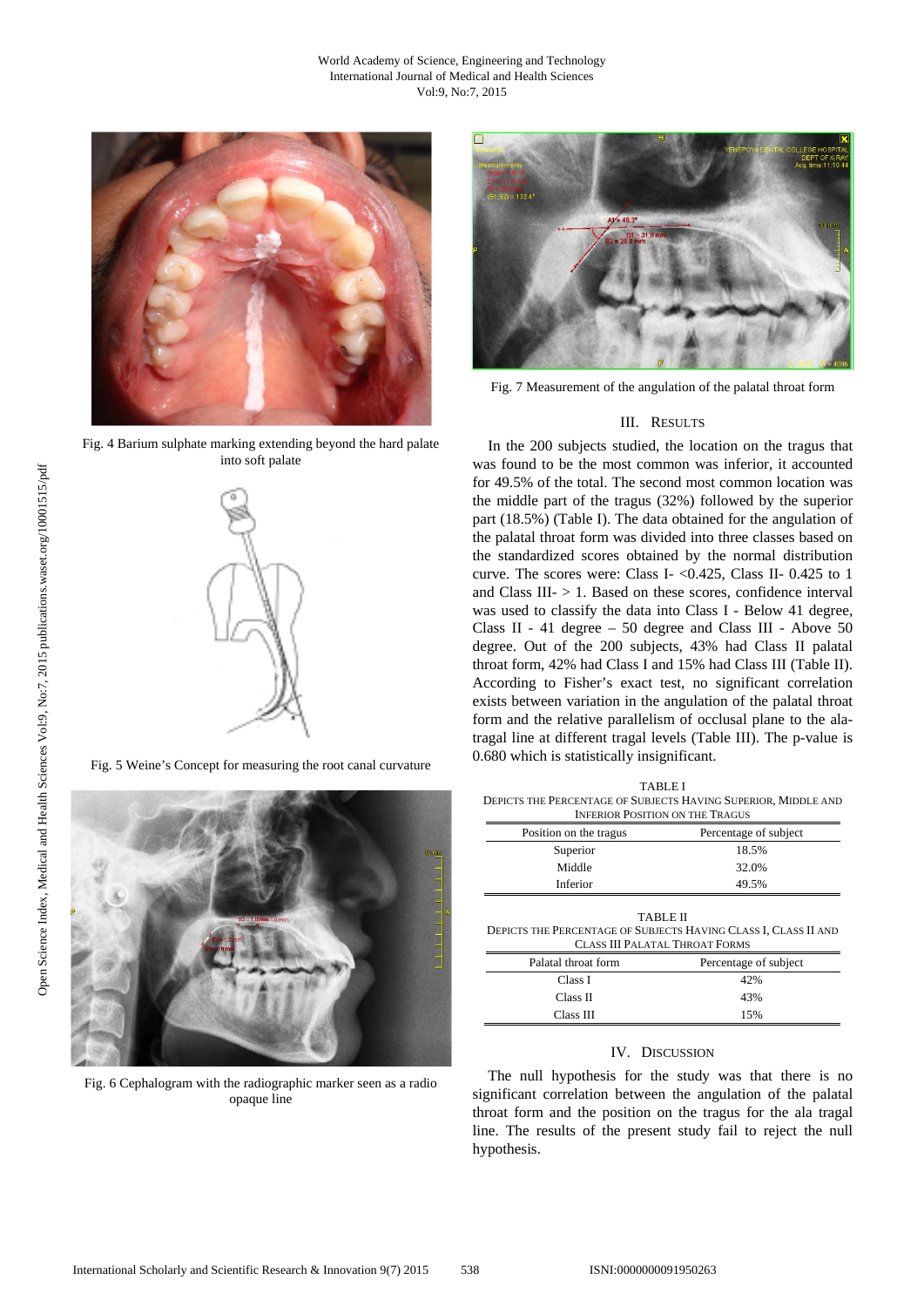The results of this study showed that in maximum number of subjects that is, almost 50% (49.5%) of the 200 subjects, the reference point on the tragus was found to be the inferior border, for the ala tragal line, which was in accordance to the studies done by [15]-[19] which also suggested the inferior border of the tragus as the posterior reference point for the ala tragal line in maximum number of subjects. However, the results of this study is not in accordance with the studies done by [13] and [14] which concluded the middle of the tragus as the most common reference point for the ala tragal line and also, [10]-[12] which in the respective studies concluded that the superior part of the tragus as the most common posterior reference point for the ala tragal line.

 From the results of the data obtained for the angulation of the palatal throat form a classification was formulated based on confidence interval. The angulations that were recorded for the 200 subjects were classified, into Class I i.e. below 41degree, Class II i.e. between 41 degree – 50 degree and Class III i.e. above 50 degree. Out of the 200 subjects, 43% were found to be Class II, 42% Class I and 15% Class III. A review of literature shows that the palatal throat form has been classified before by [26] and [27] as Class I, Class II and Class III. These two classifications classify the palatal throat form in relation to the width of the area available for post damming.

However in the present classification palatal throat form has been classified in relation to its angulation. A horizontal position of the soft palate in relation to the hard palate is found to be the most common in the study subjects i.e. Class I and Class II in comparison to Class III.

On correlating the two sets of data, using Fisher's Exact test, it was found that, for all the three classes of the palatal throat form the inferior border of the tragus was found to be the most common location of the posterior end of the alatragal line, which accounted for 46.4% of the total in Class I, 53.5% in Class II and 46.7% in Class III, and these results were statistically insignificant. This suggests that no correlation exists between variation in the angulation of the. Palatal throat form and the parallelism of the occlusal plane to the ala tragal line at different tragal levels

### TABLE III

DEPICTS THE CORRELATION BETWEEN THE POSTERIOR POSITION OF THE OCCLUSAL PLANE ON THE TRAGUS AND THE ANGULATION OF PALATAL THROAT FORM

| Postrior position of occlusal | Angulation of palatal throat form |          |           | Total  |
|-------------------------------|-----------------------------------|----------|-----------|--------|
| plane on the tragus           | Class I                           | Class II | Class III |        |
| Inferior                      | 39                                | 46       | 14        | 99     |
|                               | 39.4%                             | 46.5%    | 14.1%     | 100.0% |
|                               | 46.4%                             | 53.5%    | 46.7%     | 49.5%  |
| Middle                        | 26                                | 28       | 10        | 64     |
|                               | 40.6%                             | 43.8%    | 15.6%     | 100.0% |
|                               | 31.0%                             | 32.6%    | 33.3%     | 32.0%  |
| Superior                      | 19                                | 12       | 6         | 31     |
|                               | 51.4%                             | 32.4%    | 16.2%     | 100.0% |
|                               | 22.6%                             | 14.0%    | 20.0%     | 18.5%  |
| Total                         | 84                                | 86       | 30        | 200    |
|                               | 42.0%                             | 43.0%    | 15.0%     | 100.0% |
|                               | 100.0%                            | 100.0%   | 100.0%    | 100.0% |

The limitations of the present study are that, it holds true for this particular population and that it was conducted on young dentulous subjects (18-25 years), when in actuality the need is to relate the results in edentulous subjects who are mostly in the older age group. Age changes associated with the ala of the nose, tragus of the ear, hard palate and soft palate were not considered.

## V.CONCLUSION

The results of this study bring us to the following inferences. The inferior border of the tragus is the location on the tragus for the ala-tragal line in maximum number of subjects, which accounted for almost 50% (49.5%) of the total subjects. Of the 200 subjects 42%, 43% and 15% of the subjects were classified into Class I, Class II and Class III palatal throat forms respectively, based on the previously mentioned formulated classification. On correlating the two sets of data using the Fisher's Exact test, no significant correlation was found between the two variables, that is, variation of the angulation of the palatal throat form and the relative parallelism of occlusal plane to ala-tragal line at different tragal levels.

### **REFERENCES**

- [1] Glossary of Prosthodontics Terms. J Prosthet Dent 2005; 94 (1) 12- 20.
- [2] Walter A. Hall Jr. Important factors in adequate denture occlusion J Prosthet Dent 1958; 8 (5): 764-776.
- [3] Boucher CO Ed. Swenson's Complete Dentures, ed. 5, St. Louis, 1964, The C. V. Mosby Company, p. 246-251.
- [4] Lunquist DO, Luther WW. Occlusal plane determination. J Prosthet Dent 1970; 23: 489- 498.
- [5] Merkeley HJ. The labial and buccal accessory muscles of mastication. J Prosthet Dent 1954; 4: 327.
- [6] Cooperman HN. HIP plane of occlusion in oral diagnosis. Dent Surv. 1975; 51: 60-62.
- [7] Rich H. Evaluation and registration of the HIP plane of occlusion. Australian Dental Journal 1982; 27: 162.
- [8] Swenson MG. Complete Dentures, ed. 2, St. Louis, 1947, the C. V. Mosby Company, p.180.
- [9] Wilder, Harris H. Laboratory Manual of Anthropometry, Philadelphia, 1920, P. Blakiston's Son and Co., p. 4.
- [10] Anthony G. Sclar. Soft tissue and Esthetic Consideration in Implant Therapy, Japan, Quintessence Publishing .Co, Inc 2003, Pg 16.
- [11] Miller. Removable Prosthodontics 1st Ed., Ontario, Canada, B.C. Deckar, Inc.1988 Pg 221.
- [12] Gupta RH, Singh SP. Relationship of anatomical landmarks with occlusal plane. JIPS 2009; 9(3): 142- 147.
- [13] Spratley MH. A simplified technique for determining the occlusal plane in full denture construction. J Oral Rehabil 1980; 7(1): 31-33.
- [14] Shingli K. Chetal B.R. and Jabade J; Validity of soft tissue landmarks in determining the occlusal plane; JIPS; 2005;5;3;139-145.
- [15] Van Niekerk FW, Miller VJ, Bibby RE. Ala tragus line in complete denture prosthetics. J Prosthet Dent 1985; 53(1): 67.
- [16] Rostamkhani F, Sahafian A, Kermani H.A Cephalometric Study on the relationship between the Occlusal Plane, Ala-Tragus and Camper's Lines, in patients with Angle's Class III Malocclusion. J Dent 2005; 2(2): 46-49.
- [17] Sharifi E, Rostamkhani F. A Cephalometric study on relationship between occlusal plane and ala-tragus and Campers plane. Journal of Mashhad Dental School 2000-2001; 24(324): 112-5.
- [18] Hartono R. The occlusal plane in relation to facial types. J Prosthet Dent 1967; 17 (6): 544.
- [19] Lahori M, Nagrath R, Malik N. A Cephalometric Study on the Relationship between the Occlusal Plane, Ala-Tragus and Camper's Lines in Subjects with Angle's Class I, Class II and Class III Occlusion. Journal of Indian Prosthodontic Society Dec 2013;13:4: 494-498.